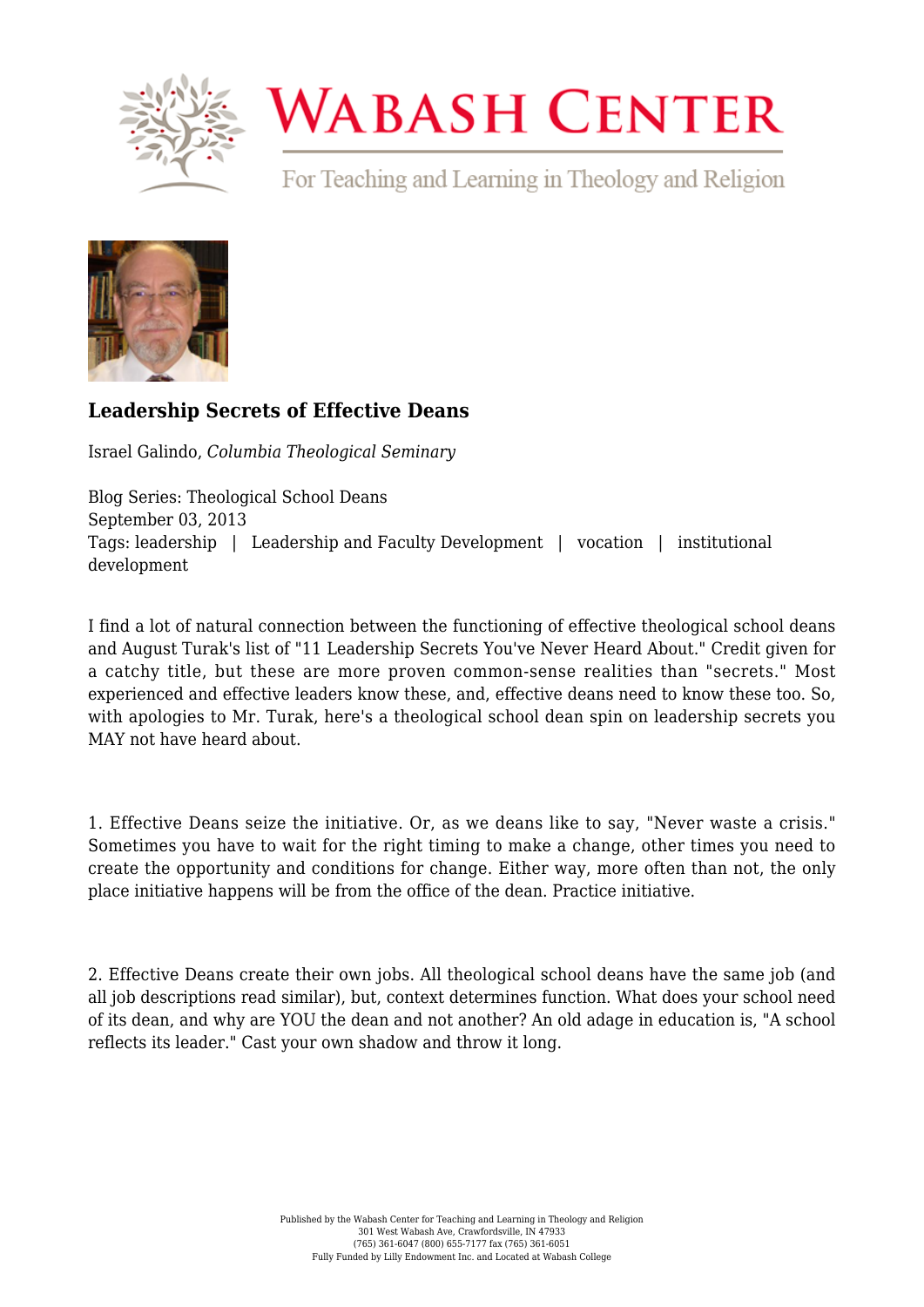3. Effective Deans are coachable. There's a steep learning curve for new theological school deans. You'll be more effective and keep your sanity if you cultivate a new network of coaches, mentors, and experts. Join the ATS dean's listserve, attend the ATS CAOS meetings, apply to the Wabash Center's Colloquy for Theological School Deans, join non-theological educational networks. When you need help, ask for it, and, when you create something useful in your work, share your stuff.

4. Effective Deans anticipate. As second chair leaders deans need to take the long view. Plan your curriculum schedule five years out (no, really); sketch a six year faculty development plan (retirements, hires, sabbaticals, etc.); anticipate presidential transitions; plan for your own development in office, or, for succession. Given the nature of the job and how organizations and human nature deal with change, anticipate that every new initiative, vision, or novel idea, however appropriate, will be met with resistance.

5. Effective Deans are great communicators. This includes communicating the good and the bad, and, always telling the truth. Learn to create infographics! During times of crisis and high anxiety, you can never over-communicate.

6. Effective Deans are goal driven. Educational institutions cannot afford a "maintenance" mentality. Deans need to initiate action and push against inertia. Presidents maintain the institutional vision; Deans work to realize the goals.

7. Effective Deans show, don't tell. Demonstrate the values and ethos you want to cultivate in your seminary culture: professionalism, consideration, excellence, dependability, accountability, trustworthiness, grace, etc. One burden of leadership is, you have to set the standards, then keep them.

8. Effective Deans earn trust. Just as importantly, Deans will need to maintain trust. At points along the way you'll need to make difficult decisions that affect people at some level. As appropriate as your decision will be, some will feel betrayed. Consistently acting with integrity and telling the truth will help maintain trust, even when people choose to be mistrustful.